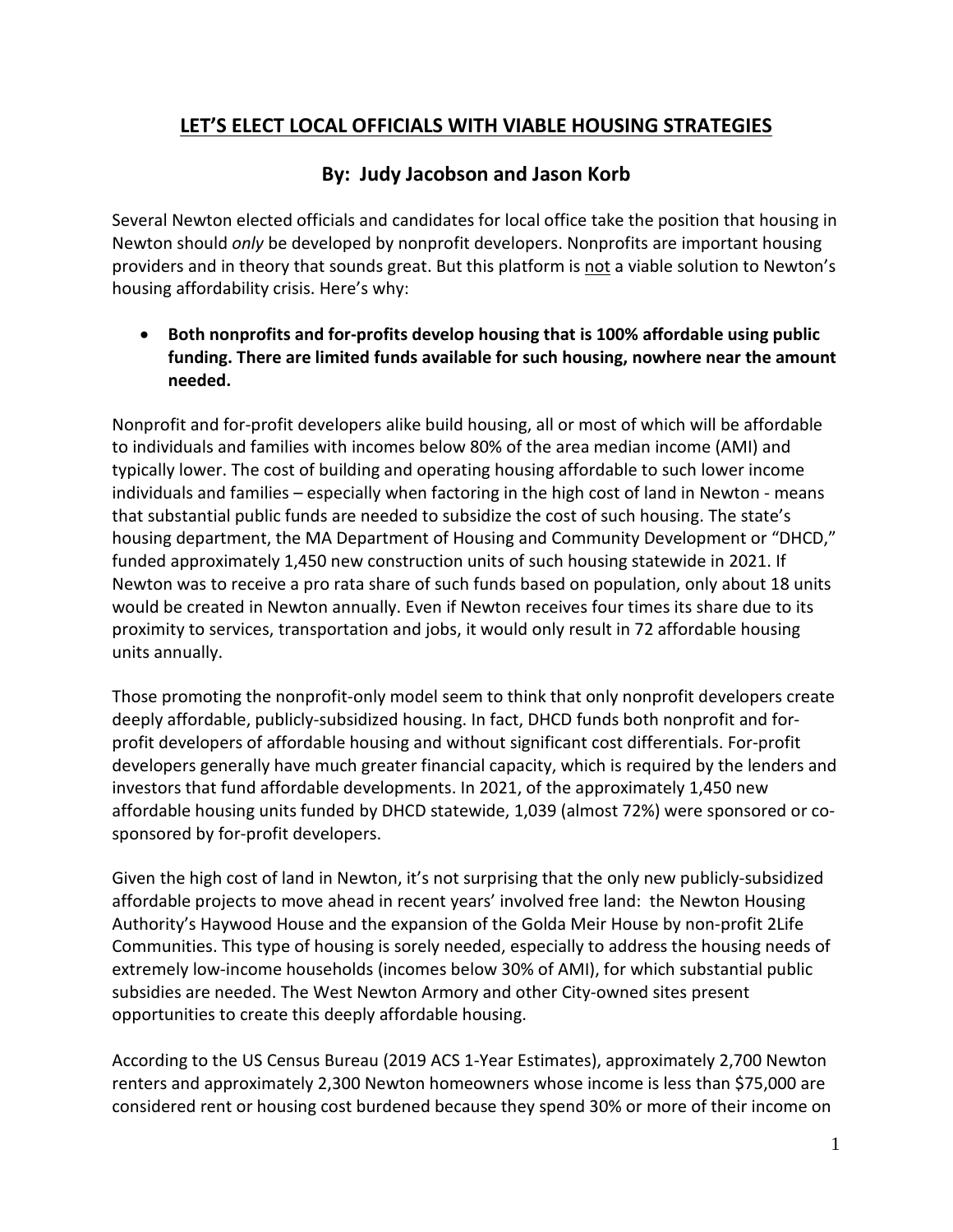rent/housing costs. Relying exclusively on housing subsidized with public funds to produce the thousands of units of affordable housing needed will not meet the need in our community.

• **Proponents of the nonprofit-only strategy are confusing** *publicly-subsidized* **development with development that has an** *internal subsidy***. Mixed-income developments have provided most of the affordable housing in Newton with internal subsidies and without the need for substantial public funding.**

The elected officials and candidates promoting the nonprofit-only model also malign for-profit developers, ignoring the fact that for-profit mixed-income developments are providing the lion's share of the housing affordable to individuals and families with incomes below 80% of the area median income in our community. Yes, these developers are making money on the unrestricted market-rate units in their development. That's a good thing because that is what makes the affordable units possible. The profit from the market units subsidizes the affordable units. This is an *internal subsidy*, needed to supplement the limited public subsidies that are available to support affordable housing. Both state law (Chapter 40B) and Newton's inclusionary zoning ordinance harness this internal subsidy to create affordable housing without the need for public subsidies. Chapter 40B also mandates a developer profit limitation so that a developer does not unduly profit from developing mixed-income housing. Moreover, these internally subsidized units are subject to long-term affordability restrictions just like publicly-subsidized affordable housing.

Without the internal subsidy from the market units, the 140 affordable units at the Northland project on Needham Street would require approximately \$60 Million in public funding. Similarly, the 111 affordable units at Riverside would require approximately \$50 Million in public funding.

While the elected officials and candidates promoting the non-profit-only strategy like to harken back to a smaller non-profit proposal for the Austin Street site, that smaller project would have required millions of dollars in public subsidies though a multi-year funding process. The current development provides substantial affordability made possible largely by an internal subsidy. Frequently overlooked is the fact that the affordable units at developments like Austin Street are an important resource for very low-income (50% of AMI) and extremely low-income (30% of AMI) households with Section 8 rental assistance who otherwise would not be able to find an apartment in Newton. Currently 43% of the affordable units at Austin Street are occupied by lower-income households with rental assistance. Similarly, 34% of the affordable units at Trio in Newtonville are occupied by such lower-income households.

**\_\_\_\_\_\_\_\_\_\_\_\_\_\_\_\_\_\_\_\_\_\_\_\_\_\_\_\_\_\_\_\_\_\_**

While federal stimulus funding may soon provide historic increases in public funding for affordable housing, the need is so great that we must have a comprehensive strategy. Trying to subsidize our way out of the housing crisis is not realistic. Let's elect local officials who will pursue viable strategies to create the housing that lower-income individuals and families desperately need.